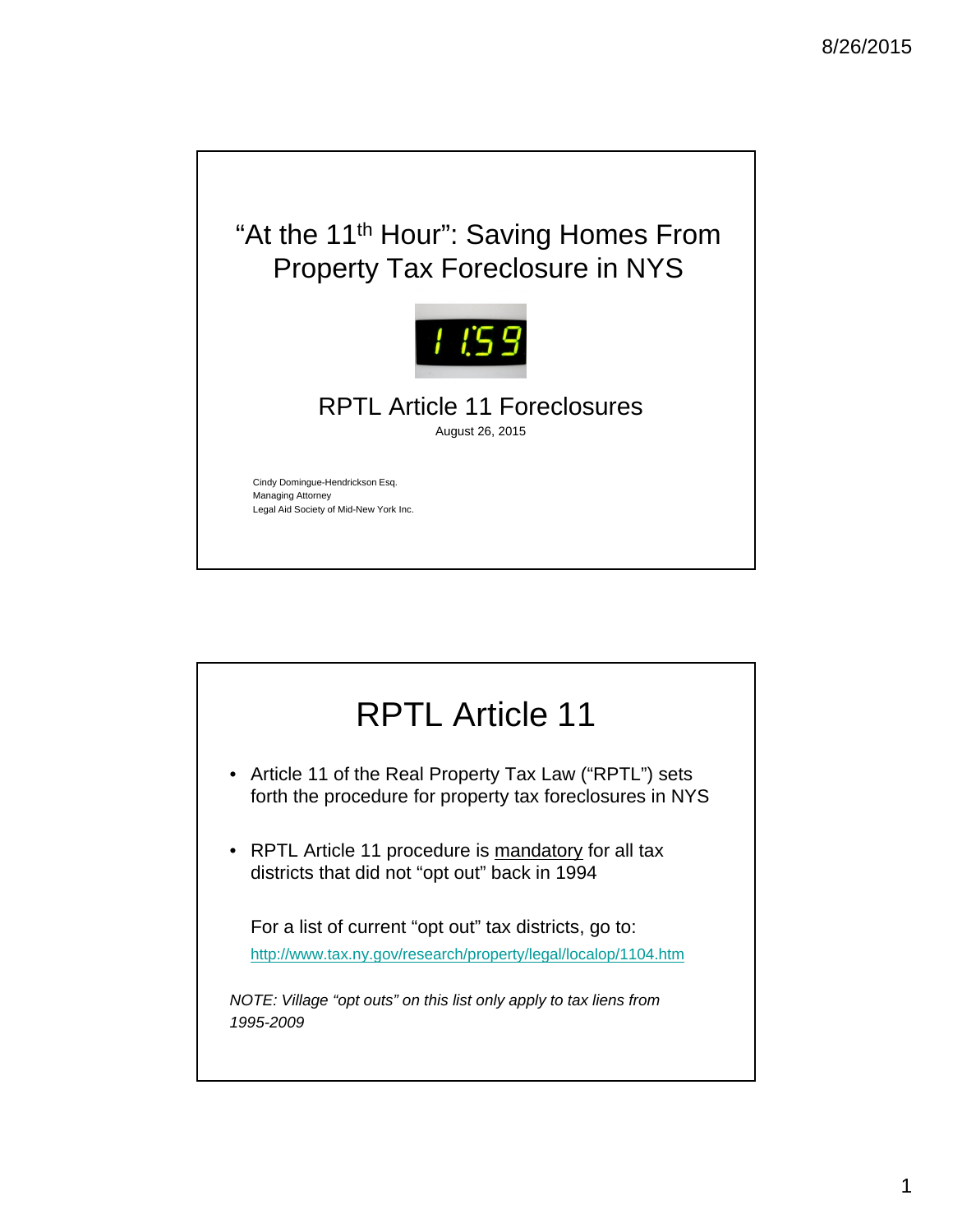# A Different Mindset…

In mortgage foreclosure actions, many deadlines are fluid. Advocates can often successfully argue for compassion toward borrowers with severe hardships.

This is NOT the case with property tax foreclosures. The procedures in RPTL Article 11 are *mandatory,* to:

- Prevent tax districts from treating some taxpayers more (or less) favorably than others
- Ensure that local governments do not become insolvent

RPTL deadlines are very strict, and in some cases, the tax district's hands will be tied (no matter how badly they feel for your client). After a certain point, even if the homeowner comes up with all the money owed, the tax district may not be allowed to accept it!

## MYTH OR FACT?

"There is no defense to tax foreclosure in New York State except payment."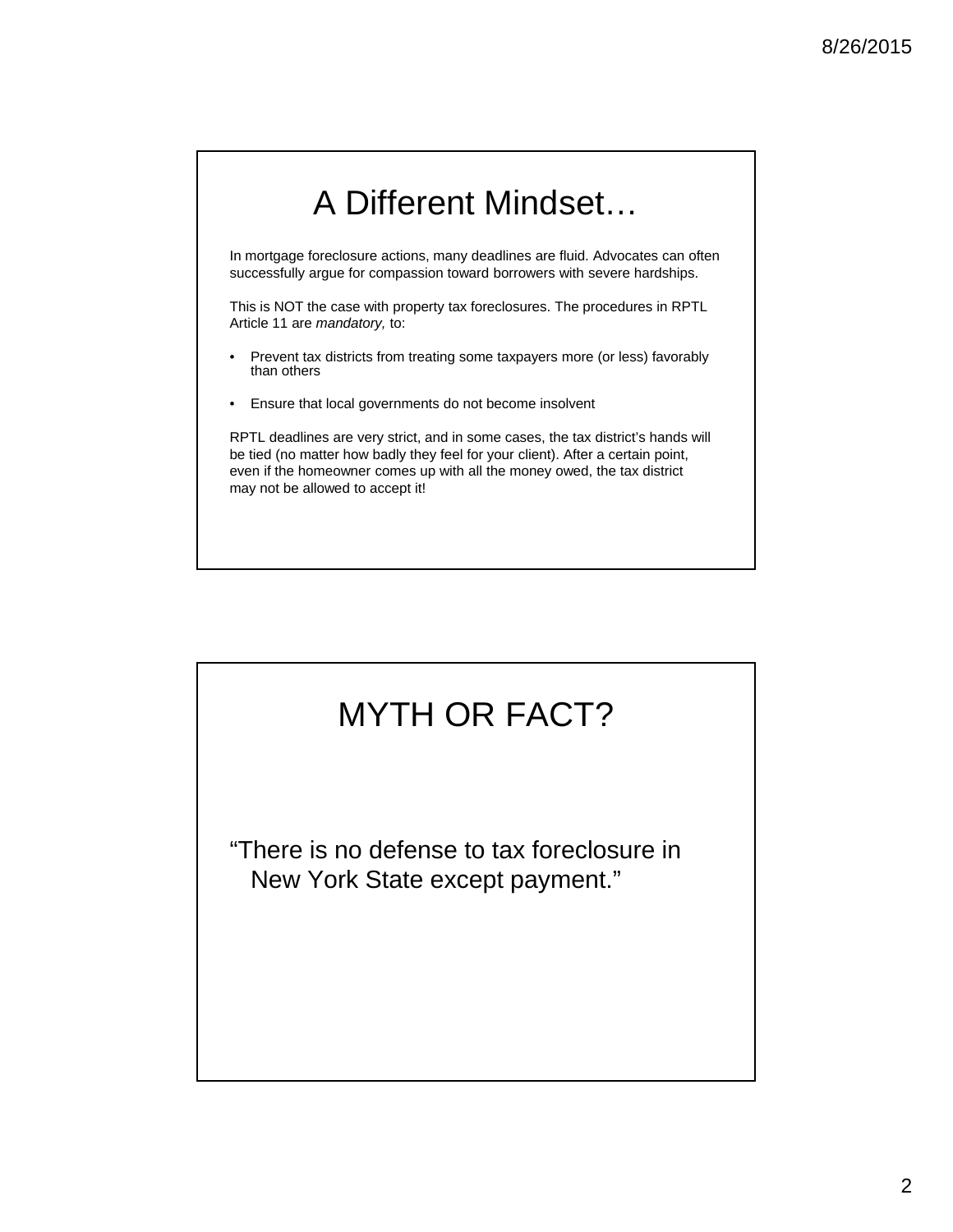# MYTH!

Like mortgage foreclosure actions, property tax foreclosures in New York State must provide due process of law.

However, RPTL Article 11 is presumed to provide due process, *even if a party did not receive actual notice*, as long as the statutory procedures were followed. E.g., *Kennedy v. Mossafa*, 100 N.Y.2d 1 (2003).

# Petition of Foreclosure

Tax district files its foreclosure action in either supreme court or county court. There is one action, with one index number, against *all*  delinquent parcels for any given tax year.

Anyone with an interest in the property (as a matter of public record) must be served with a "Notice of Foreclosure" and Petition, stating the date to *redeem* or *answer*.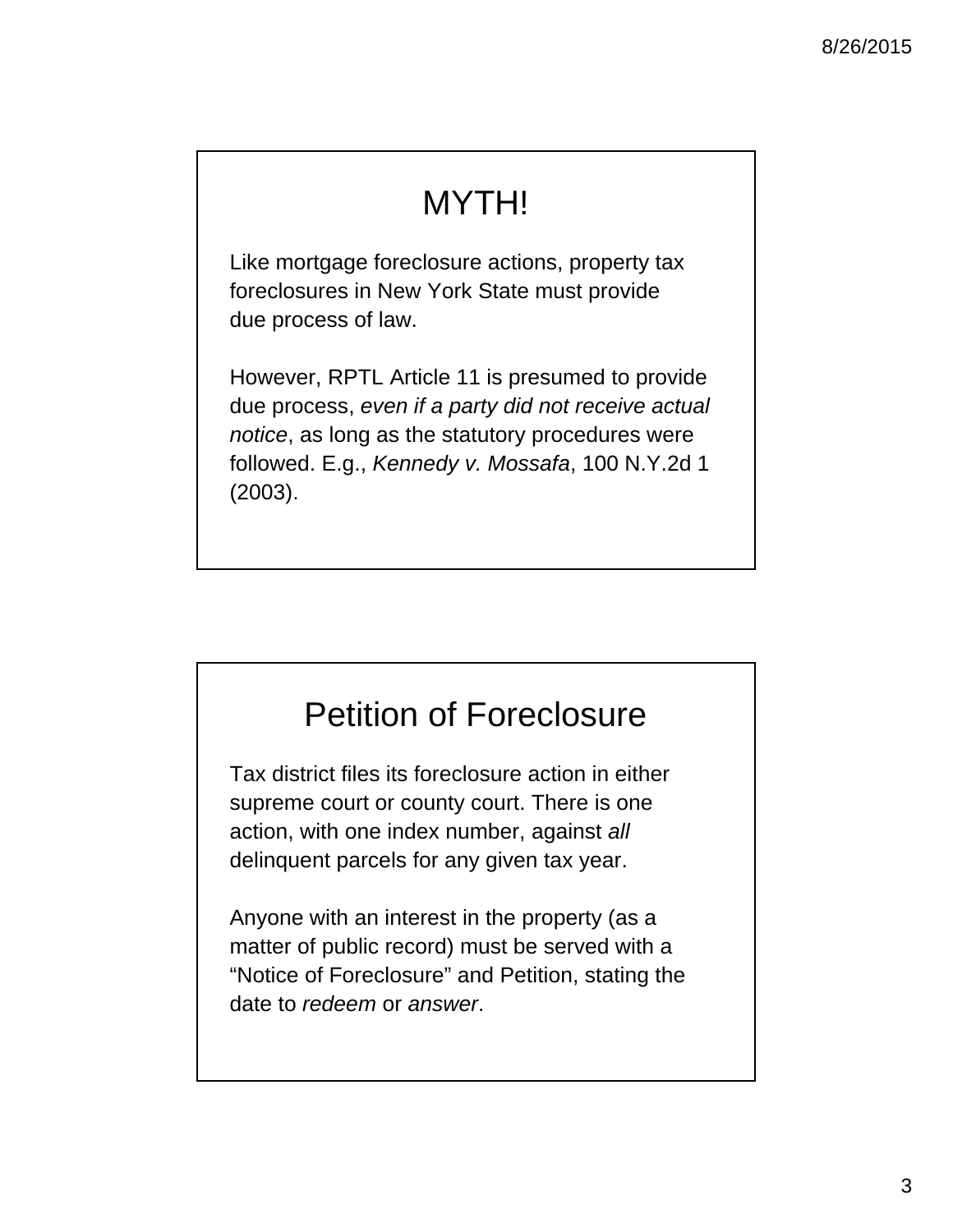#### Moment of Truth: Redeem or Answer!

Date to redeem or answer is a *drop-dead deadline*, unless (miraculously) extended by a local resolution.

If your client can't redeem in time, it is critical to file and serve an answer *on or before the deadline.*  "Late answers" will be rejected. A default judgment of foreclosure *will* be entered *very quickly*.

# Dire Consequences

Under RPTL §1131, anyone with an interest in the property who fails to timely redeem or answer:

"shall forever be barred and foreclosed of all right, title, and interest and *equity of redemption* in and to the parcel…and a judgment in foreclosure may be taken by default…."

Once the property is sold, tax district gets to keep any surplus – the homeowner and any other lienholders get *nothing*. This is why mortgage companies usually pay the back taxes during a mortgage foreclosure action.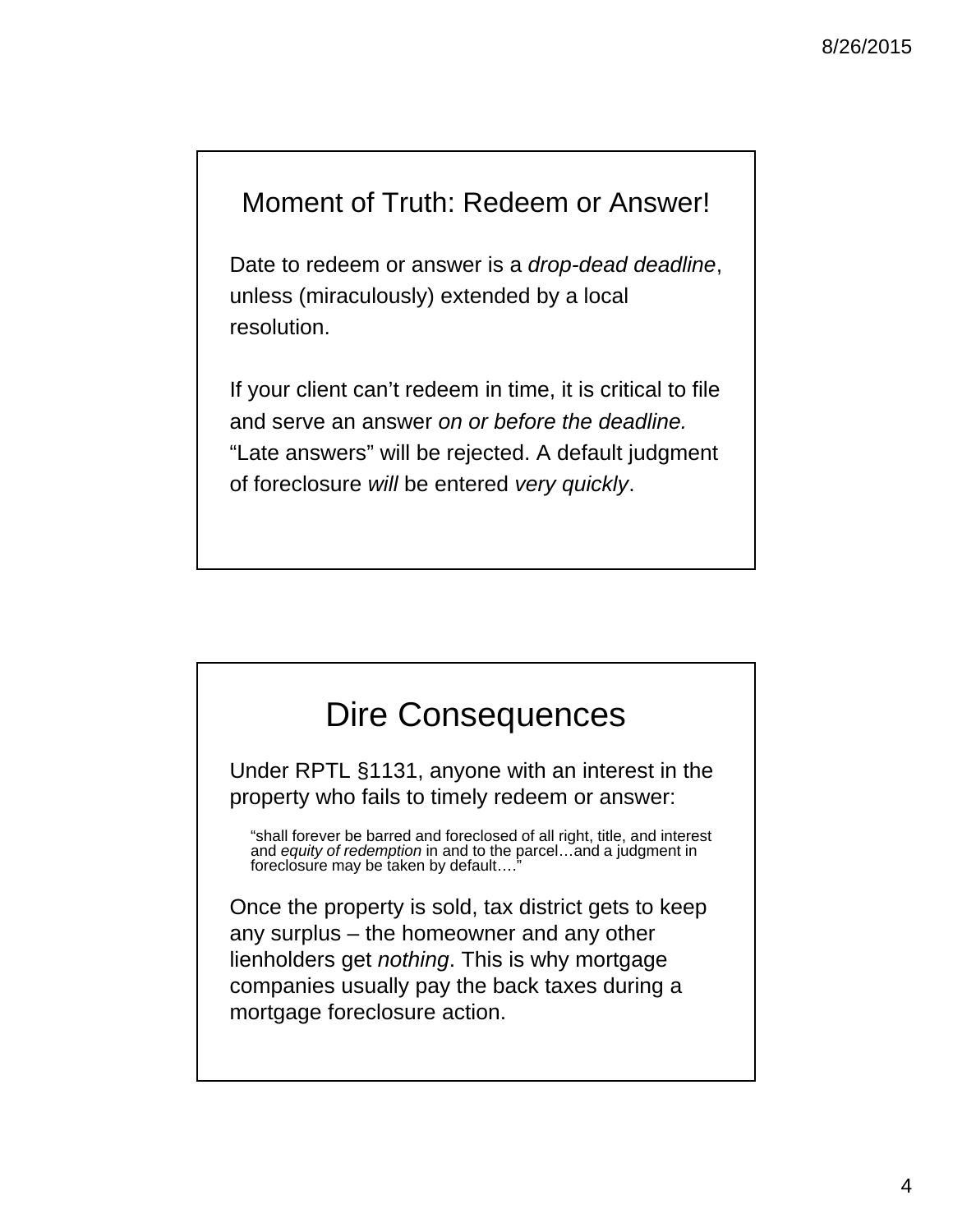# How to Redeem

Homeowner (or other interested party, such as mortgage company) can redeem by paying the *full* amount of tax due, plus any penalties, interest and other allowable charges.

Tax liens get redeemed in reverse chronological order – newest liens first.

# EXAMPLE

John has unpaid property tax liens totaling \$1500 for 2012, \$2000 for 2013, and \$2500 for 2014.

John gets served with a foreclosure petition for the 2012 tax lien. He tries to stop the foreclosure by paying \$1500.

John's payment will be applied to his 2014 tax lien, reducing it to \$1000. Since he still owes \$1500 for 2012, the foreclosure will go forward.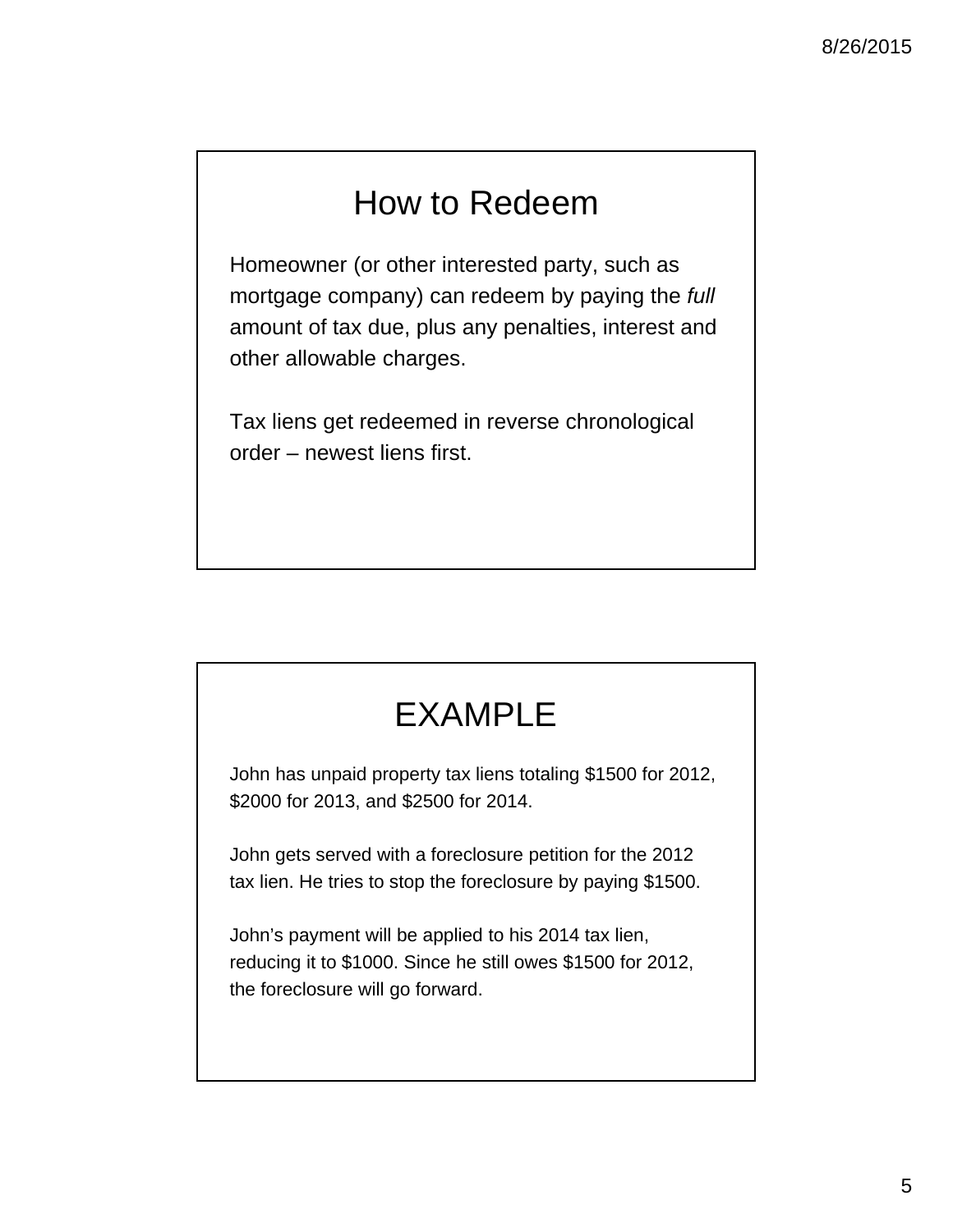# Installment Agreements

If client can't afford to redeem, see if the tax district offers an installment plan. Entering into a plan *on or before the deadline to redeem or answer* stops the foreclosure.

Tax districts that offer an installment plan must notify delinquent taxpayers by first class mail, within 45 days of receiving the list of unpaid taxes for the year (or "as soon as practicable").

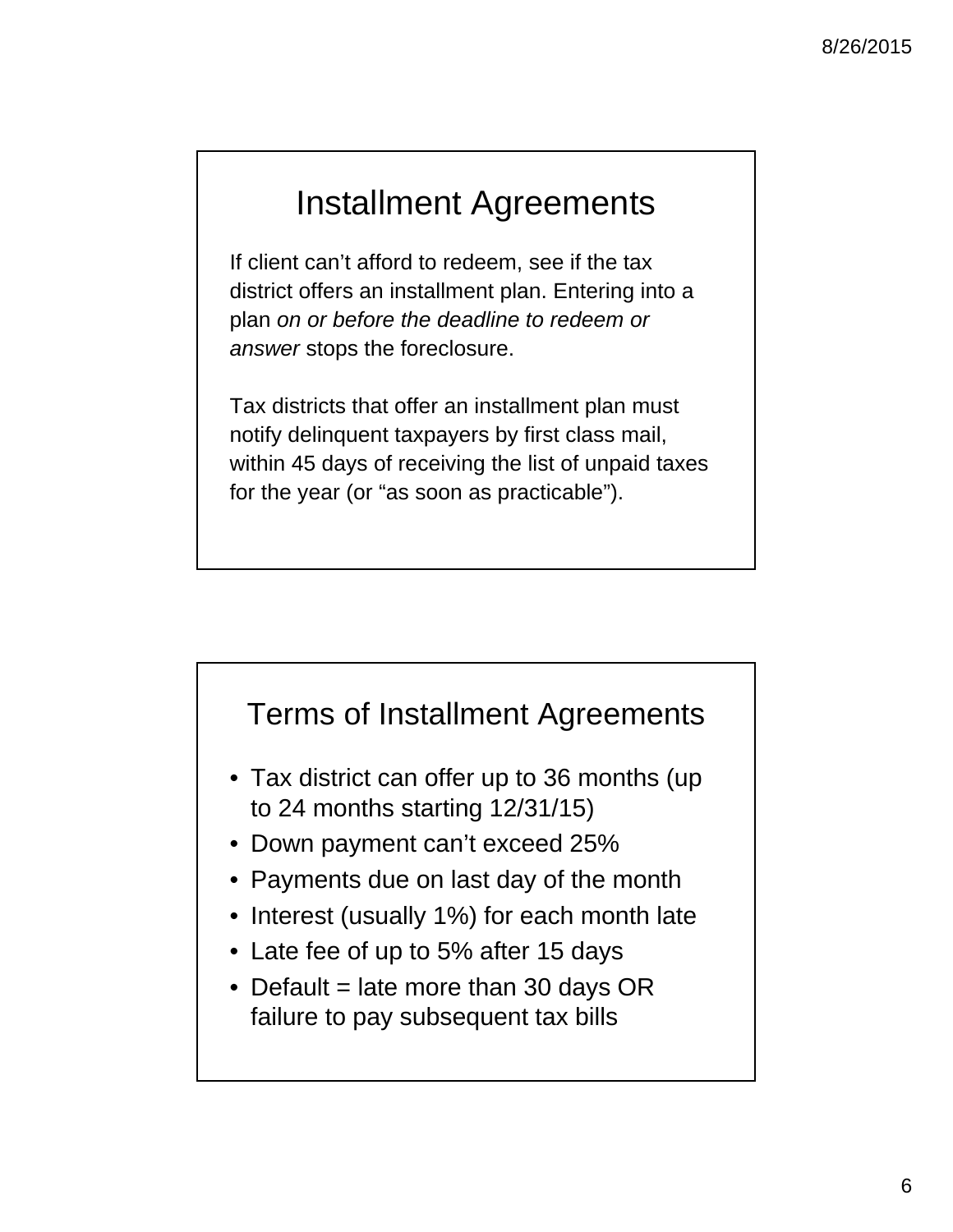# How to Answer

- 1) Must be duly verified, and state nature of interest in the property (e.g., "fee simple")
- 2) Serve on attorney for tax district by first class mail (address usually provided in the Petition)
- 3) File answer with county clerk
- 4) File affidavit of service

## General Denial Insufficient

Answer must set forth defenses *in detail*, and attach any supporting documentation.

Very few people file answers, and those who do often just raise financial hardship, which is *not* a defense. The tax district will often move to strike all answers in a bulk motion, on the grounds that they fail to give sufficient detail. Don't let yours be caught up in the mix!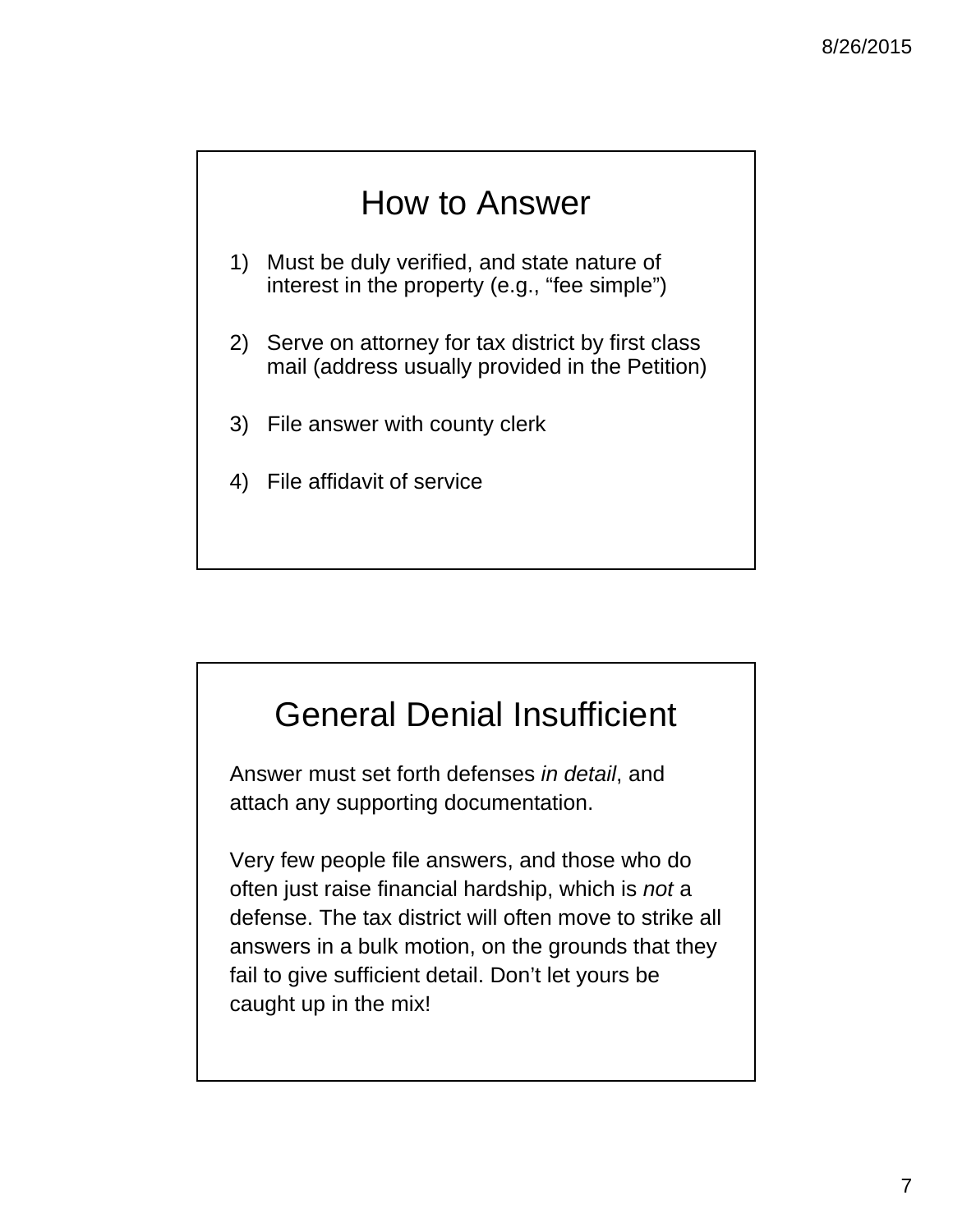# Burden of Proof

Tax foreclosure proceedings enjoy a presumption of regularity, such that "[t]he tax debtor has the burden of *affirmatively* establishing a jurisdictional defect or invalidity in the tax or foreclosure proceedings…." *Kennedy v. Mossafa*, 100 N.Y.2d 1 (2003).

Presumption applies to all respondents, even "infants, incompetents, absentees or non-residents of the state." RPTL §1134. *See also Matter of Foreclosure of Tax Liens by County of Sullivan,* 82 A.D.3d 1560, 920 N.Y.S.2d 450 (3rd Dep't 2011) (inability to speak English).

# "Pro Se" Answer Form

A "pro se" answer form is provided with the materials for this webinar.

However, the defenses are very technical. Most likely, you will need to visit the county clerk to see if there are any defenses, then help your client fill out the answer form.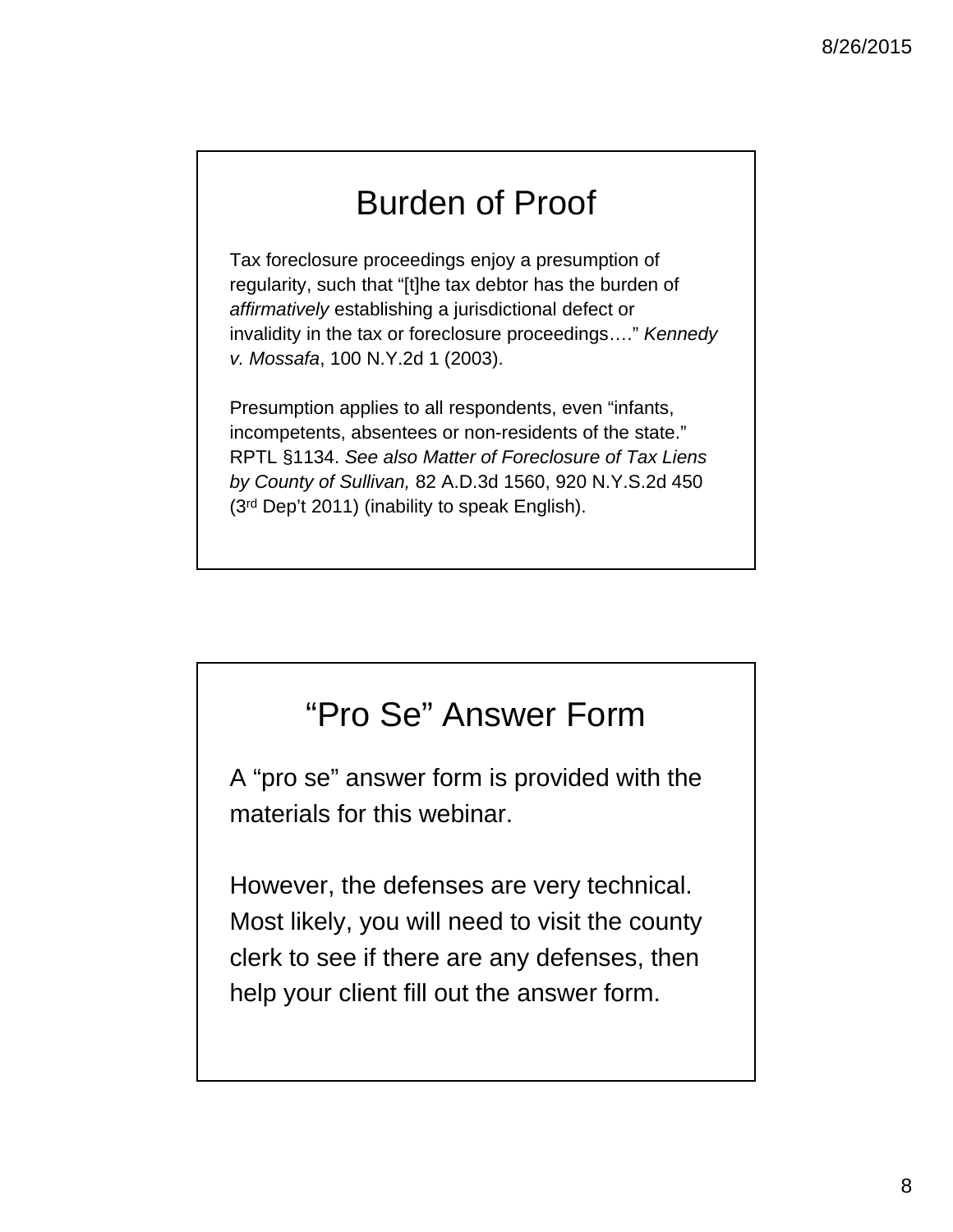# Expect Blank Stares…

Many tax districts aren't used to being challenged in tax foreclosure actions. Each county clerk's office has its own system – some do not even index them in their civil action database! The files may be stuffed in some cubby-hole that only a supervisor knows about. Others allow the tax district or its counsel to store files in their offices.

Be persistent! Go up the chain of command until you find someone who knows where the records are kept. Remind them this is *public* information. You have a right to see it!

#### Defense: Amount Owed

Your client has the right to dispute the amount owed. For example:

- Taxes, penalties, interest, and/or charges calculated incorrectly
- Foreclosure charges of more than \$150 (must be substantiated and approved by the court)
- Improper denial of exemption(s)
- Payments not credited properly

In *Matter of Foreclosure of Tax Liens by County of Ulster*, 121 A.D.3d 111, 990 N.Y.S.2d 337 (3rd Dep't 2014), court held that: 1) summary judgment had been improper, where there was material issue of fact as to amount owed; 2) taxpayer had right under RPTL to an evidentiary hearing on this defense; and 3) amount claimed by county did not comply with RPTL. Excellent analysis of how interest, fees and charges should be calculated.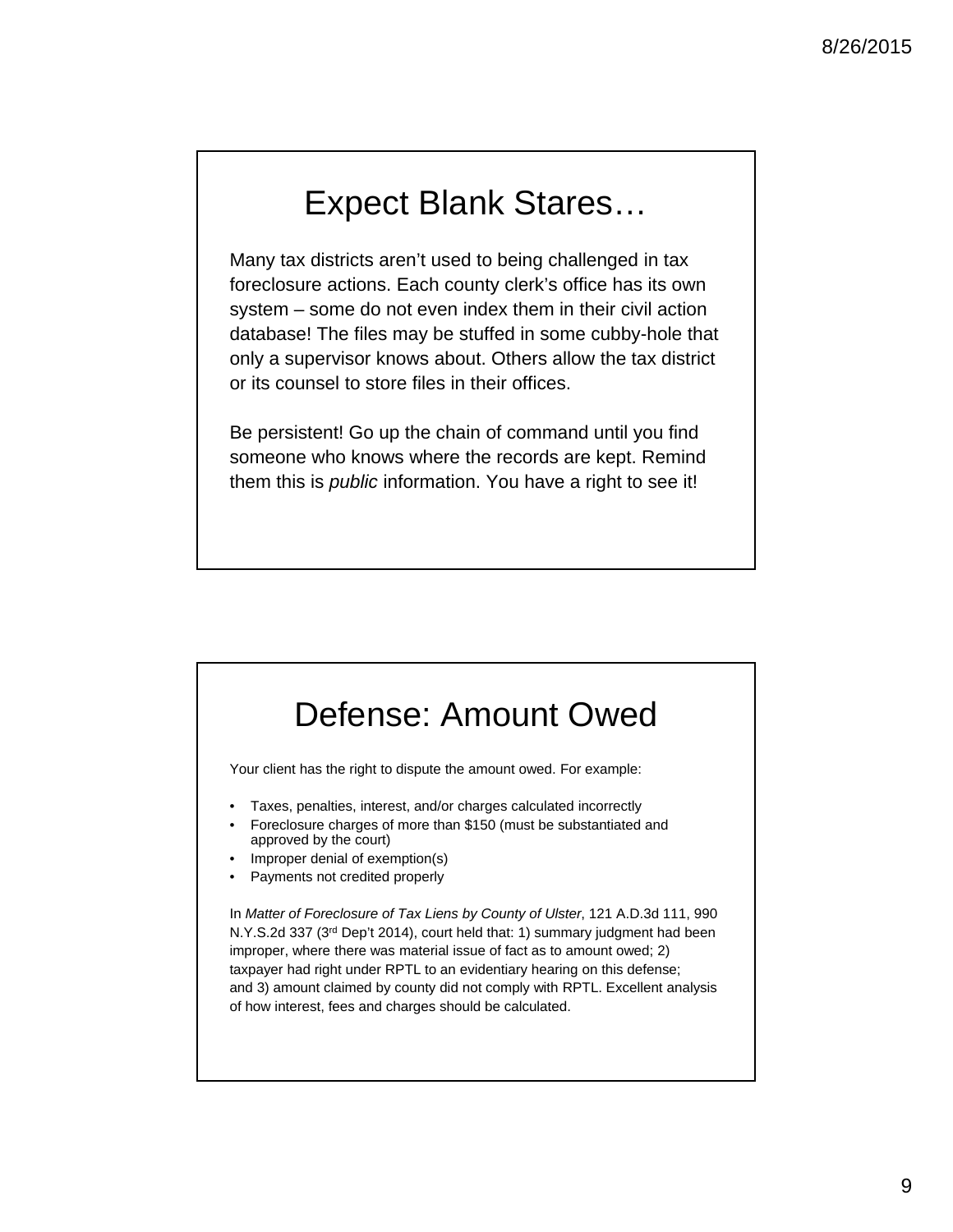## Defense: Premature Filing

The "lien date" for unpaid property taxes is January 1 of the year when taxes were due (unless local law sets a different date). If non-relevied school taxes are being enforced together with other property taxes, and the lien dates differ, the *latest* lien date controls.

The normal redemption period is 2 years from the "lien date". Tax districts can choose to allow 3 or 4 years for residential or farm property. Tax districts can also choose to allow 4 or 5 years for veterans of the armed forces who have been on active duty for 6 or more months in a row, or killed in action.

*Check your local laws to see what redemption periods are in force.*

### Premature Filing (cont'd)

Foreclosure Petition is premature if filed:

- Less than 21 months after lien date (2-year redemption)
- Less than 33 months after lien date (3-year redemption)
- Less than 45 months after lien date (4-year redemption)
- Less than 57 months after lien date (5-year redemption)

If client is being denied 3 or 4 year redemption because property is not classified as "residential" (1-3 family dwelling) or farm property, client can assert this as a defense and provide proof.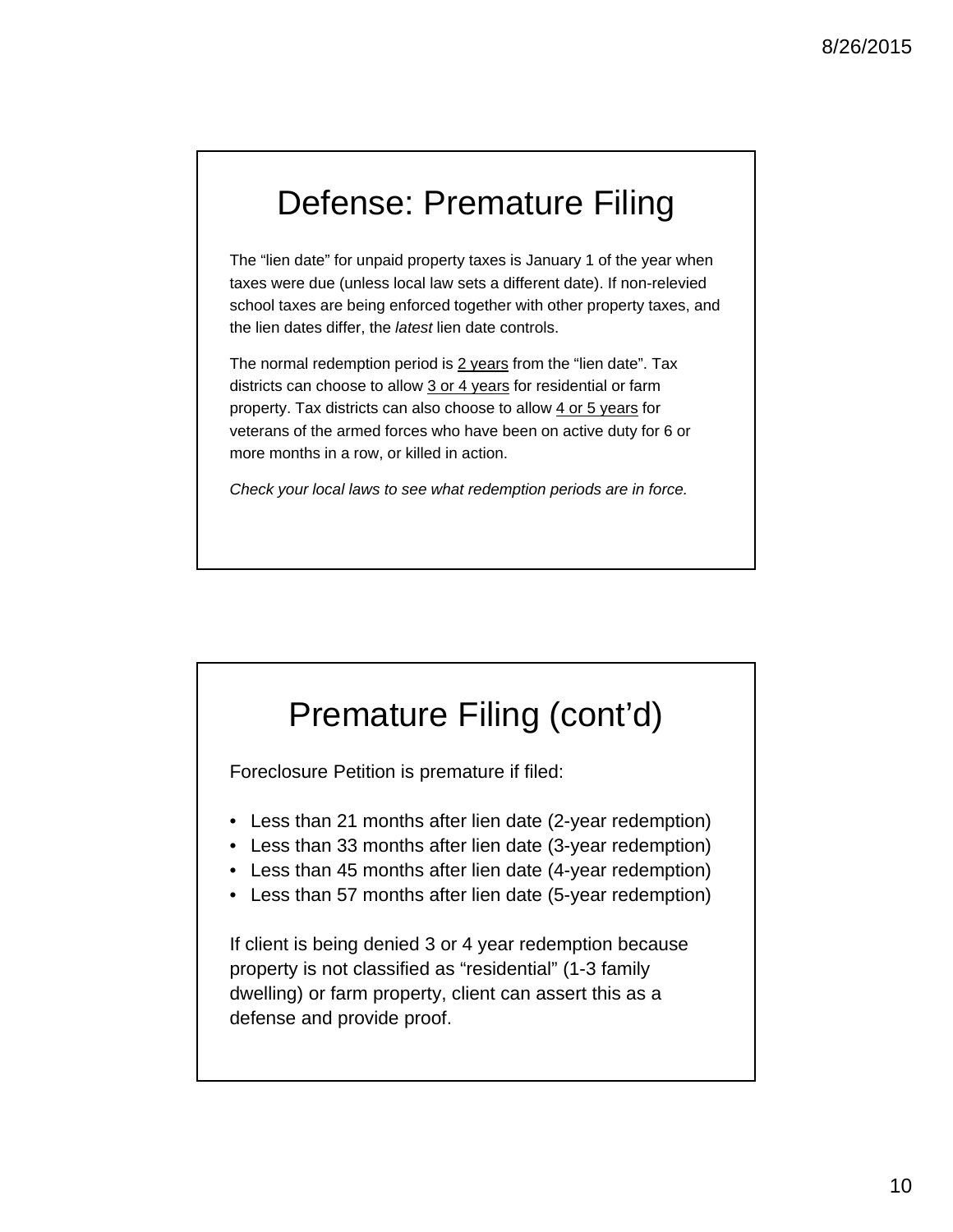### Defense: Defective Petition

Petition must be *subscribed* AND *affirmed under penalty of perjury* by the *enforcing tax officer*. RPTL 1123(4).

Unless otherwise provided by local law, "enforcing officer" is as follows:

County = county treasurer or commissioner of finance City = whoever is designated in city charter Town = town supervisor Village = village treasurer

NOTE: Some counties enforce taxes on behalf of their cities, towns and villages

### Defense: Improper Notice

Tax district must publish "Notice of Foreclosure" in 2 newspapers in general circulation in tax district, for 3 non-consecutive weeks within a 2-month period. Copy must also be posted in enforcing officer's office and county courthouse.

On or before the first date of publication, "Notice of Foreclosure" and copy of Petition must be sent to anyone whose right, title or interest is a matter of public record, as well as anyone who has applied for "third party notification" per RPTL §1126. Notice must be substantially in format set forth in RPTL §1125(2).

Tax district only held to addresses that are "reasonably ascertainable from the public record." "Public record" = county clerk's records, county surrogate court records, tax rolls and changes of address affirmatively filed by taxpayers.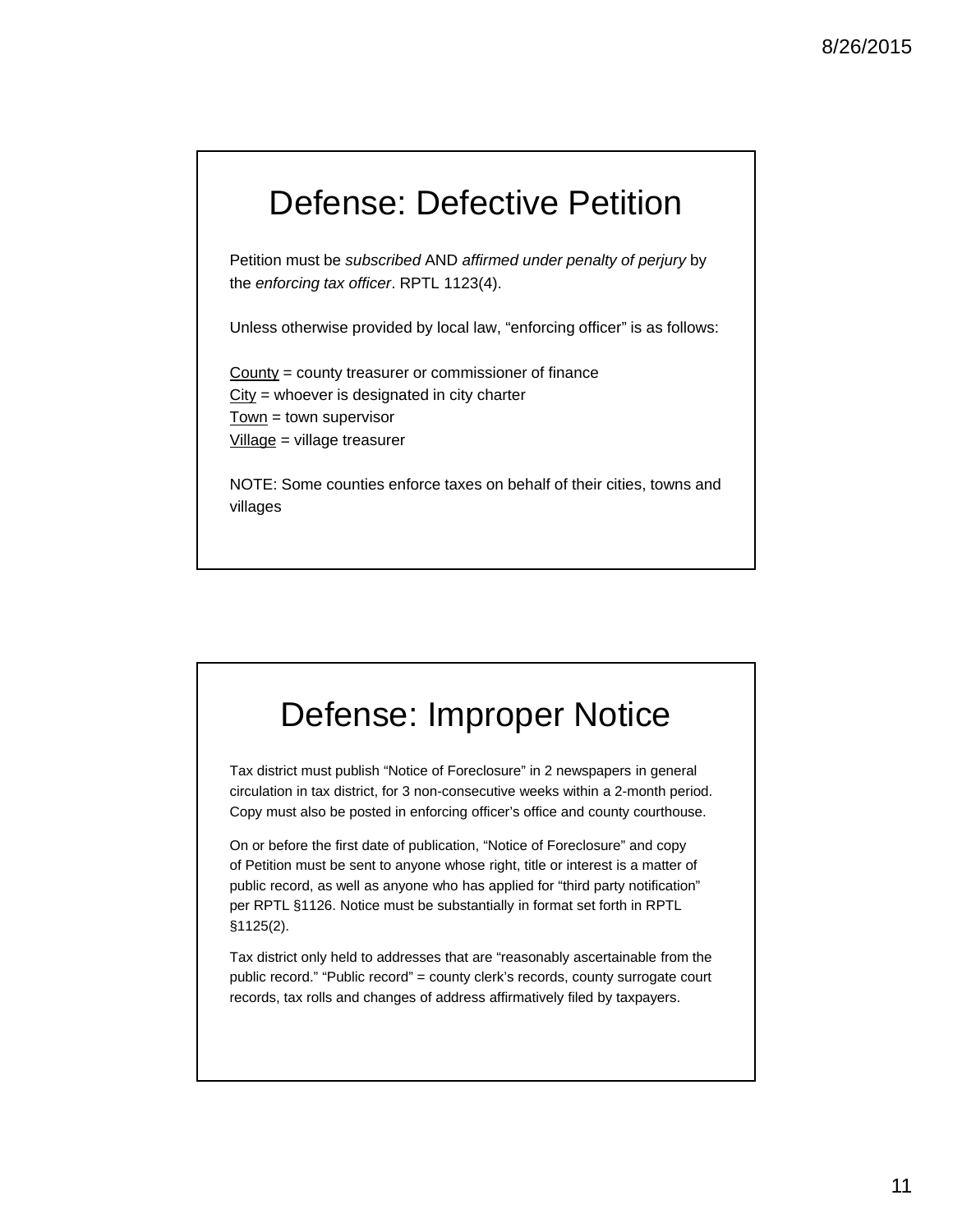## Improper Notice (cont'd)

- Must be sent by first class mail AND certified mail.
- If BOTH are returned undeliverable within 45 days, tax district must try to get updated address from USPS.
- If alternative address found, must serve again by first class AND certified mail. Client has 30 days after this mailing (or until original deadline, whichever is later) to redeem/answer.
- If no alternative address found for owner, must post "Notice of Foreclosure" on the property (on a door or a vertical surface visible from the road). Client has 30 days after posting (or until original deadline, whichever is later) to redeem/answer. If occupant found of suitable age and discretion, may serve occupant in addition to (or in lieu of) posting.
- If owner listed as "unknown" on tax roll, must serve "occupant" by first class mail and posting.

#### Defense: Defective Tax List RPTL §1122 requires tax district to file a "List of Delinquent Taxes" with the county clerk. The list must be filed 10 months after the lien date, or "as soon thereafter as practicable" (but no sooner than 1 month after the lien date). Copies must be filed with the tax district's attorney and any other tax districts involved. It is critical to go to the county clerk's office and review the "List of Delinquent Taxes." Missing information on the list can be grounds to dismiss the Petition, at least as against your client. *Matter of Foreclosure of Tax Liens by County of Delaware,* 10 A.D.3d 761, 781 N.Y.S.2d 788 (3rd Dep't 2004).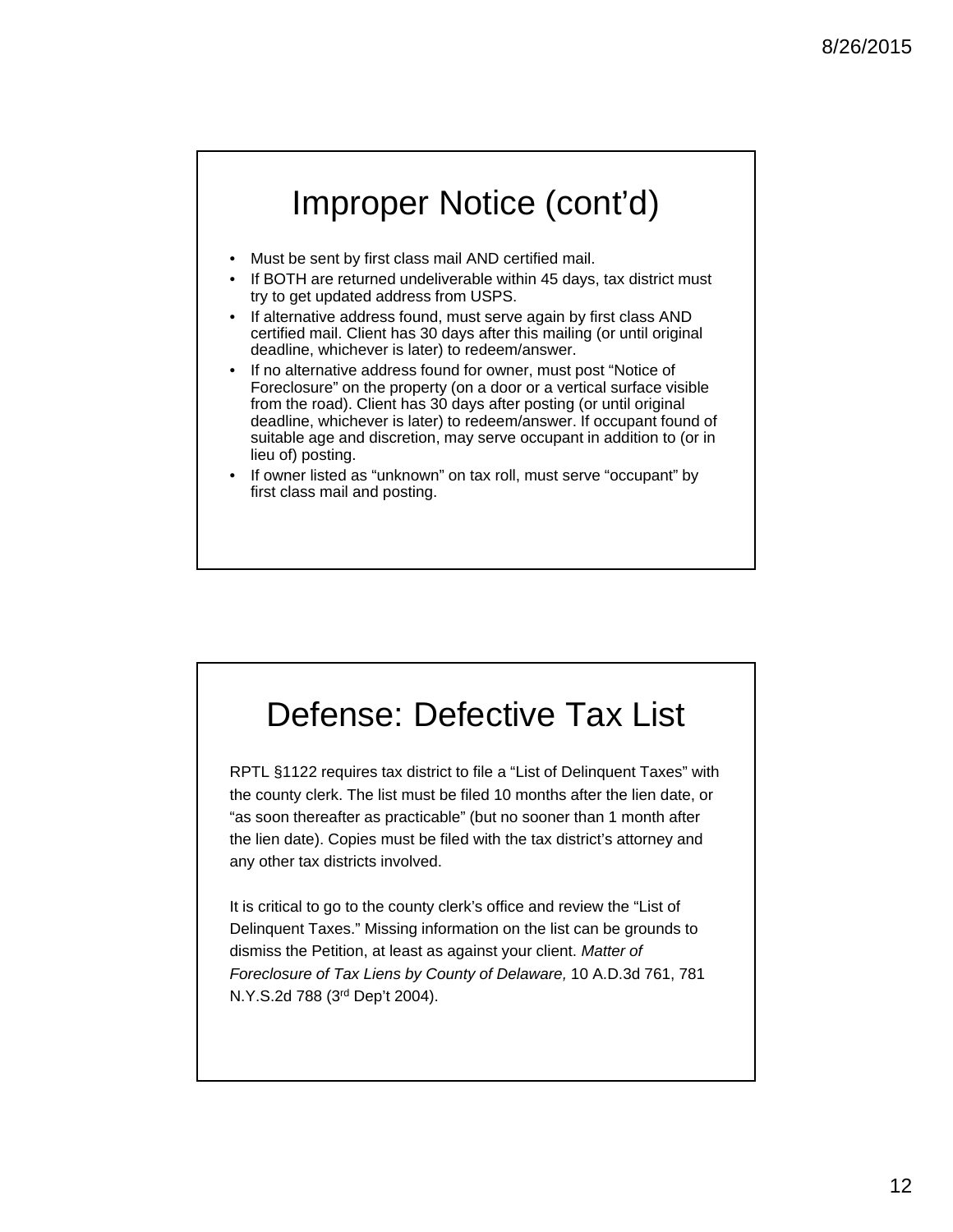# Defective Tax List (cont'd)

Required information on tax list (RPTL §1122):

- Brief description of property (e.g., address and tax map ID number)
- Name(s) of property owners from the tax roll
- Amount of each tax lien on the parcel, including charges, as of date list filed
- Subscribed AND affirmed under penalty of perjury by *enforcing tax officer*
- Filed within 2 days of execution

## I Answered – Now What?

Some tax districts take no action in response to an answer for months, while others quickly file a motion to strike and/or motion for summary judgment.

If there are issues of material fact, your client has the right to a trial of the issues under RPTL §1130 before a judgment of foreclosure can be entered.

Court has authority to dismiss Petition with or without prejudice if answer is meritorious. RPTL §1136(2)(a).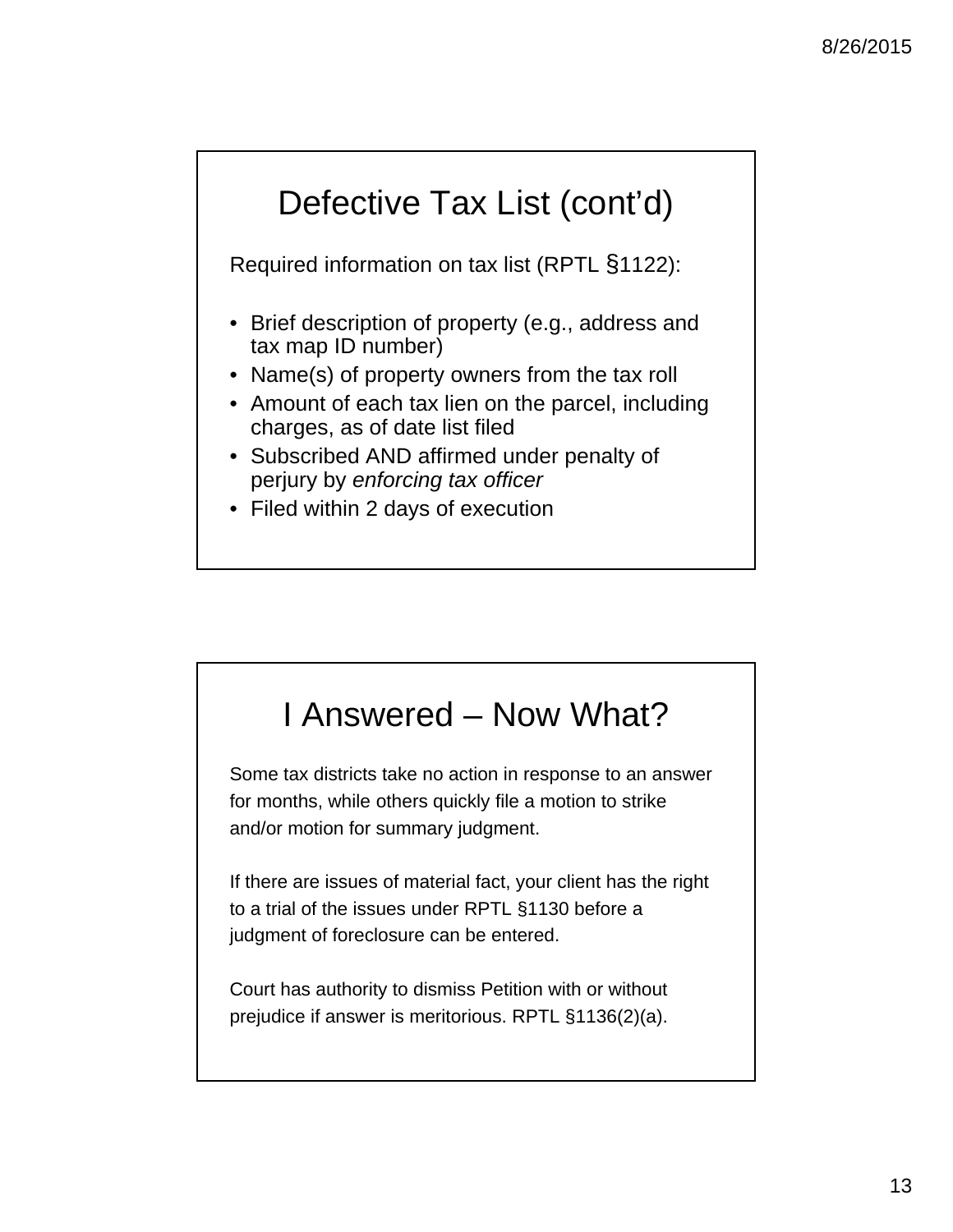# Other Defense Strategies

- If client has a mortgage, alert the mortgage company they will likely redeem
- Apply for NYS MAP program
- Apply for emergency assistance at DSS
- File for bankruptcy if filed on or before the deadline to redeem or answer, automatic stay goes into effect. Chapter 13 will allow client to pay arrears (plus interest) over 60-month period
- Check to see if local government has enacted a resolution extending time to redeem

# The Final Stage

After default judgment (or judgment after trial) is entered, tax deed executed in favor of tax district and recorded in county clerk's office.

Tax district then sells property at auction, and deeds property to third party buyer.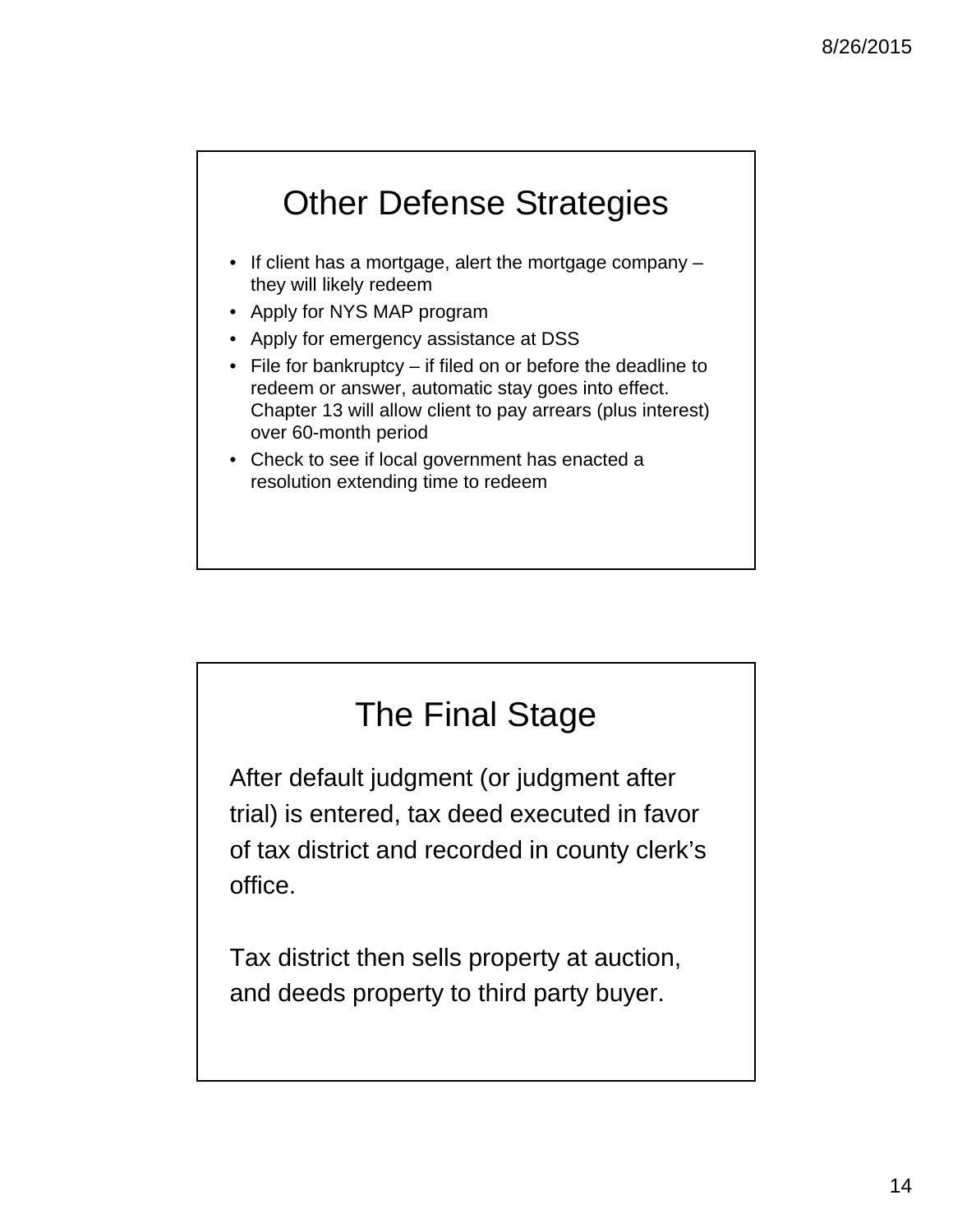# Claim to Surplus?

It is unclear whether taxpayer's answer can assert right to surplus from a tax sale. There is some case law indirectly suggesting this possibility, so it is included in our pro se answer. *E.g., Nelson v. City of New York, 352 U.S. 103 (1956); Miner v. Clinton County, 2009 U.S. Dist. LEXIS 60626 (N.D.N.Y. 2009); Matter of Ellis, 227 A.D.2d 904, 643 N.Y.S.2d 279 (4th Dep't 1996).*

However, RPTL §1136 states that if an answer is not meritorious, judgment will be entered and a tax deed executed, upon which anyone with an interest in the property "shall be barred and forever foreclosed of all such right, title, interest, claim, lien or *equity of redemption*."

# Motion to Reopen

If your client missed the deadline to answer, you can file an order to show cause to reopen the default judgment, *within 1 month after entry of the judgment.* This deadline is extremely strict. *E.g., Matter of Foreclosure of Tax Liens by County of Sullivan, 105 A.D.3d 1170, 964 N.Y.S.2d 266 (3rd Dep't 2013).* Must show *reasonable excuse* and *meritorious defense.*

NOTE: get an *actual copy* of the judgment. Tax district personnel often do not give correct information about when the judgment was entered.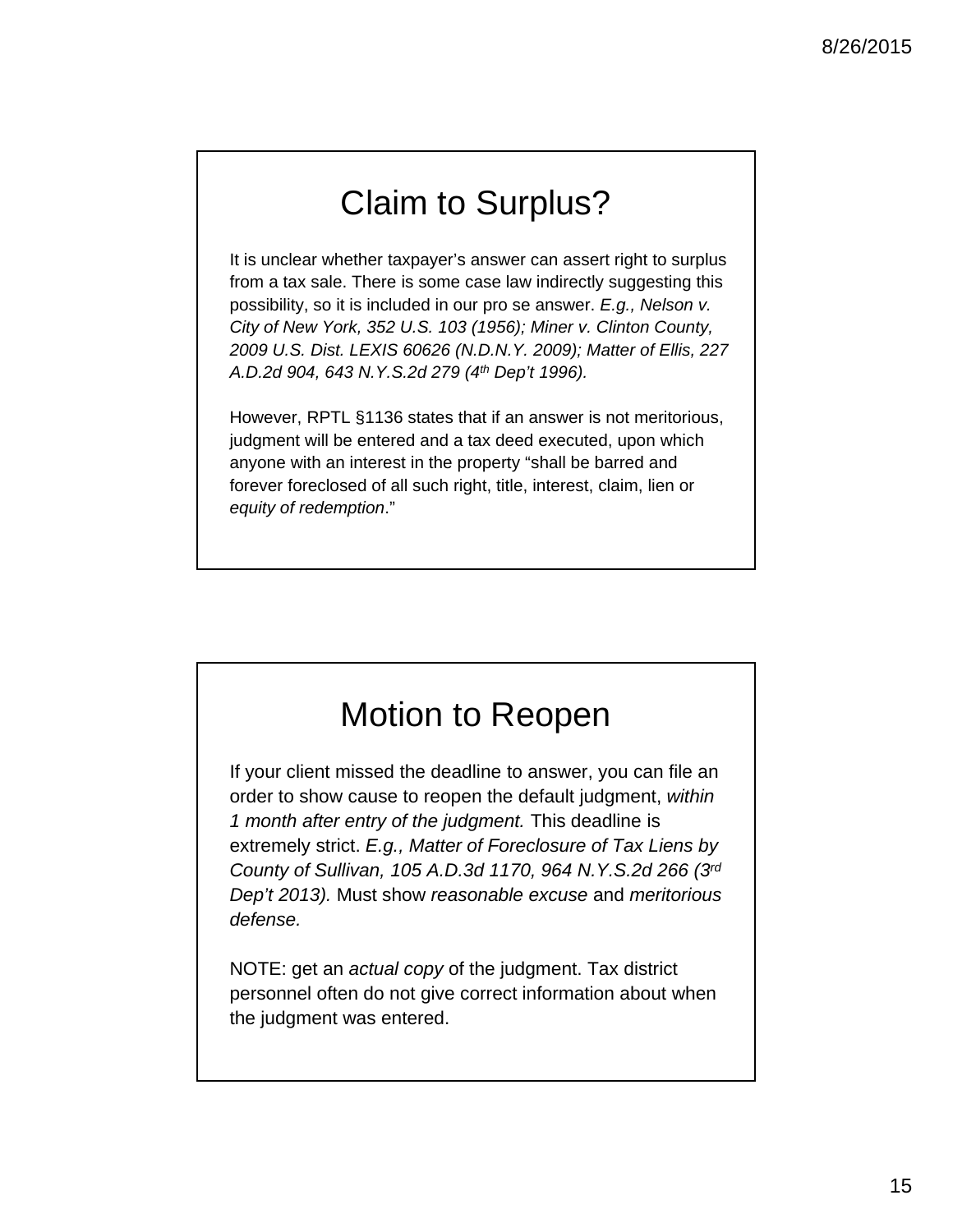# Article 78 Review

If all else fails, client can challenge tax sale by:

- Filing an Article 78 proceeding; AND
- Filing a lis pendens with the county clerk

Statute of limitations is *2 years* from the date tax deed was recorded (unless fraud involved).

Due to tough standard of review, Article 78 not likely to be successful. *E.g., Matter of Johnstone, 118 A.D.3d 1378, 988 N.Y.S.2d 359 (4th Dep't 2014).*

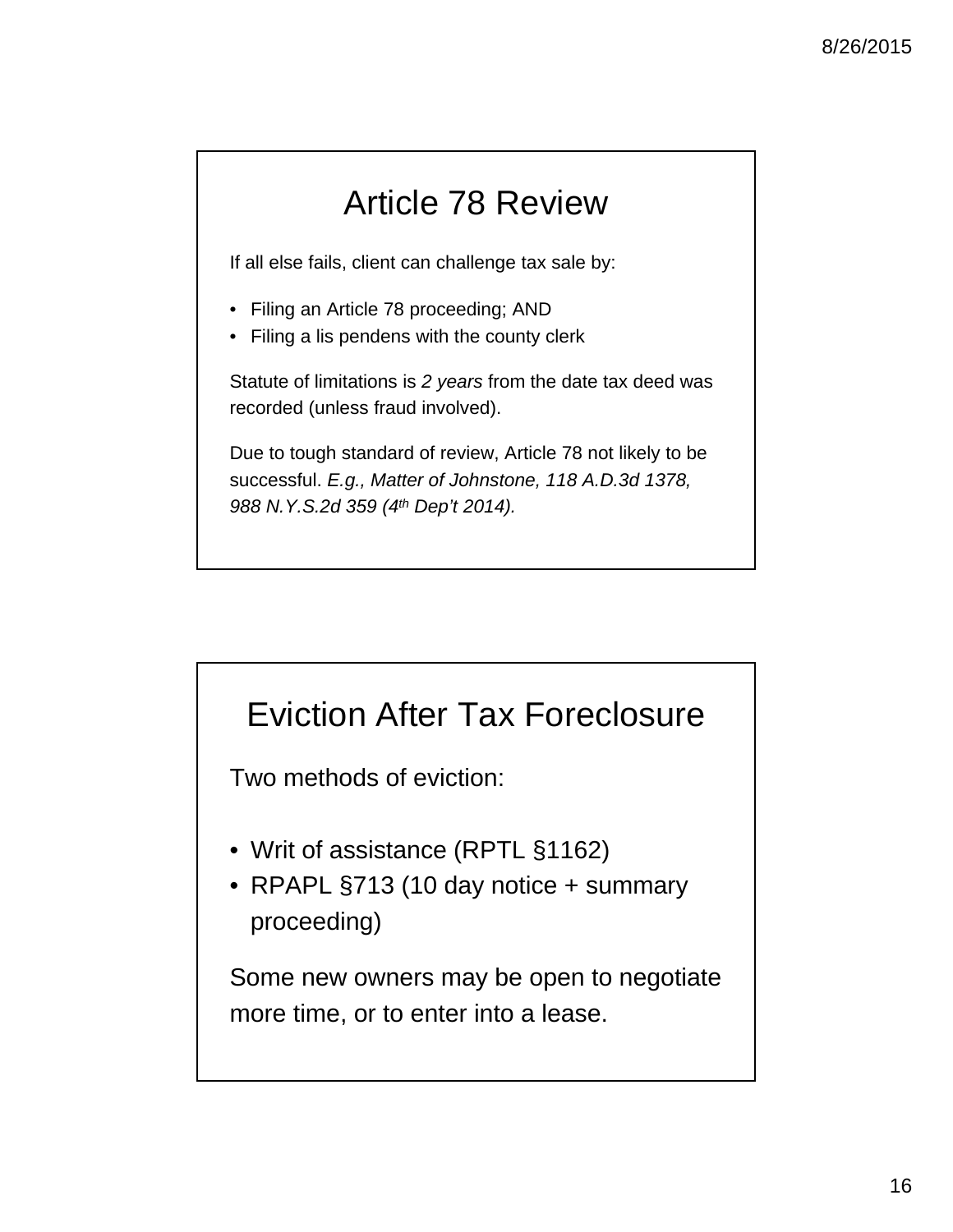### An Ounce of Prevention…

While defending your client's current tax foreclosure, take steps to lower their tax burden going forward:

- Make sure client is on STAR program (there was a one-time re-registration requirement for all STAR recipients in 2014 - those homeowners who did not re-register *can still do so*)
- Seniors 65+ should apply for enhanced STAR (this is *not* automatic they must apply, and re-certify every year)
- Some tax districts have additional exemptions for: -Senior citizens (age 65+) -Veterans -Low-income people with disabilities
	- -Farm properties

NOTE: The deadline to apply (for most tax districts) is March 1 of each year. Check the tax district's website for information about deadlines and how to apply. Tax savings can be substantial!